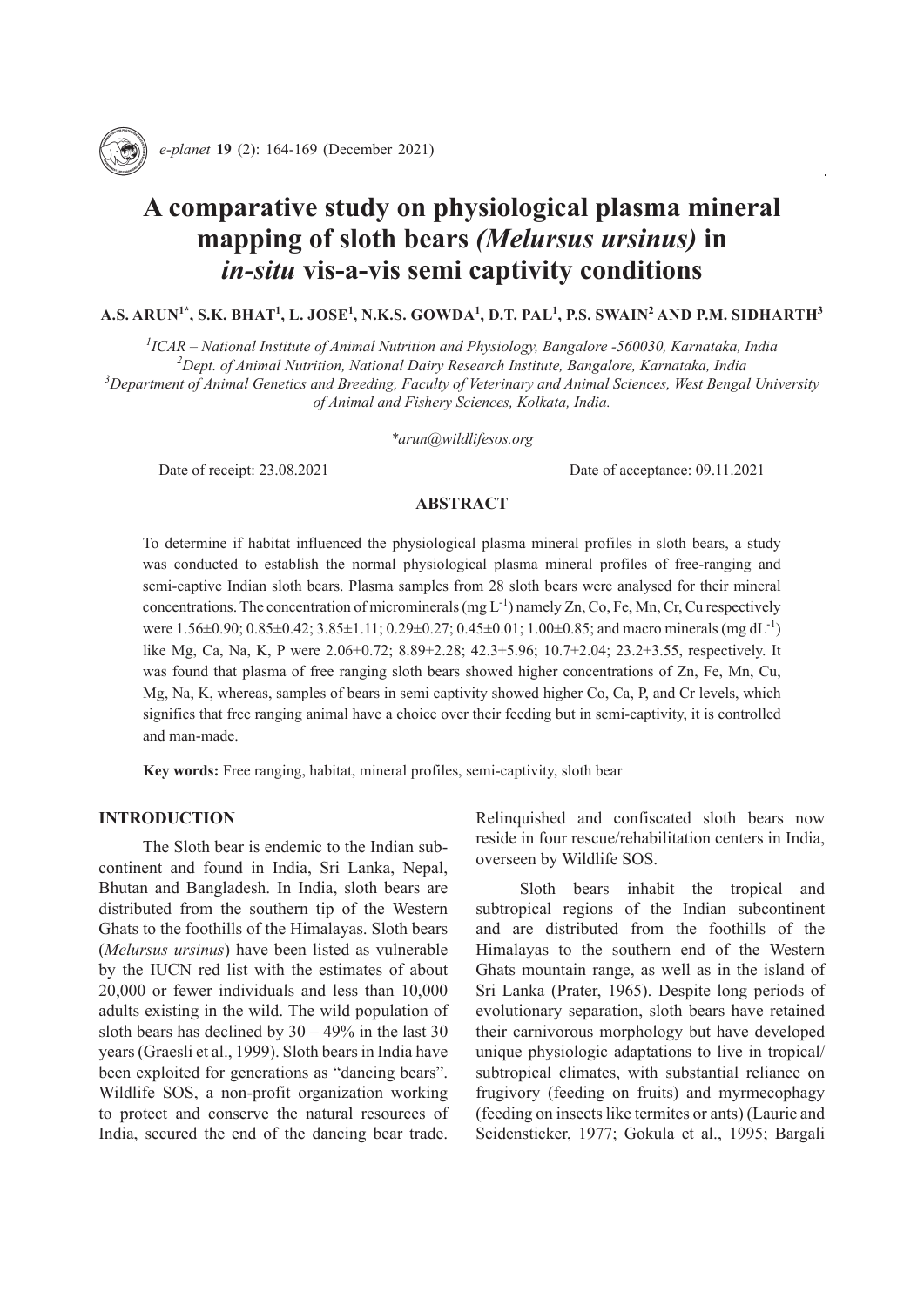et al., 2004). Both the micro and macro mineral content in the blood varies according to the feeding habit and available feed resources. Sloth bears have metabolic differences compared to other species of bears. They have been observed to have an overall lower metabolic rate compared to brown and polar bears, and torpor (winter sleep) is unheard of in case of sloth bears (McNab, 1992). Minerals are inorganic components which are required in very minute quantities, yet very important for the normal physiology of animals. Assessment of the plasma mineral profile is an indication of the physiological as well as nutritional status of an animal. Blood mineral profile is important in understanding the impact of disease both at an individual and population level of animals. Macro-minerals namely calcium (Ca), phosphorus (P) and magnesium (Mg) and microminerals namely, copper (Cu), zinc (Zn) and cobalt (Co) are essential for fundamental physiological functions like cell morphology, integrity, motility, hormone secretion and metabolism (Kong et al., 2015; Diskin, 2016). In this study, we have tried to establish the reference plasma mineral profile of sloth bears residing in Free ranging wild as well as in semi-captivity. We also have tried to observe the change in the plasma mineral profile associated with change in the habitats.

## **MATERIAL AND METHODS**

## **Study site and animals**

Free-ranging wild sloth bears rescued from human animal conflict situations in the state of Karnataka and captive sloth bears rehabilitated at lifetime care centre of Wildlife SOS at Bannerghatta Bear Rescue Centre were utilized for this study. The samples were collected from 28 numbers of sloth bears from both free ranging wild sloth bears and semi-captive sloth bears rehabilitated at the Bannerghatta Bear Rescue Centre, Bannerghatta Biological Park, Bangalore, Karnataka, India. Both these locations are within the documented habitat range for sloth bear species. The sloth bears in the wild were free ranging ones and the ones in captivity were individually rehabilitated under different situations and kept under captivity for more than 7 - 10 years.

All the sloth bears were apparently healthy. The adults were having normal behavioural responses, and found to be clinically healthy during examination at the time of sampling (as determined by body temperature, hydration, heart/respiration rate, and a detailed external physical examination).

## **Sampling procedure**

Each bear was sampled only once for this study. Sloth bears were immobilized using a ketamine-xylazine combination; ketamine hydrochloride (5 mg kg-1 body weight; Ketamil, Troy Laboratories Pty Ltd., Smithfield, NSW, Australia) and xylazine hydrochloride (Xylazil, 2 mg kg-1 body weight; Troy Laboratories Pty Ltd., Smithfield, New South Wales 2164, Australia). These drugs were administered using a distance projectile drug delivery system. Blood was collected from the jugular vein within 10 min after immobilization using a 20-gauge sterile hypodermic needle in vacutainers (Becton Dickinson, Franklin Lakes, New Jersey, USA), with heparin for mineral studies. Samples were immediately stored on cool packs at 4–8 °C and transported to the testing laboratory.

#### **Laboratory analysis**

1 ml of the plasma sample was taken and 1 ml of 5N HCl was added to it. The volume was made to 10 ml by adding double distilled water (1:10 dilution). Mineral contents in plasma samples were estimated using Optima 8000 Inductively Coupled Plasma Optical Emission Spectroscopy (ICP-OES; Perkin Elmer, Shelton CT#064840, USA).

## **Statistical analysis**

After quantifying the mineral concentration, the collected data was tabulated. Descriptive statistical analysis like mean  $\pm$  SD (Standard deviation), SEM (Standard error mean), range and 95% CL (Confidence level) of mean were calculated for captive, wild and entire population respectively. The significance of difference in the mean value based on habitat was performed by independent t-test for normally distributed data and non-parametric Mann Whitney U-test for variables that violated the normality. The normality test was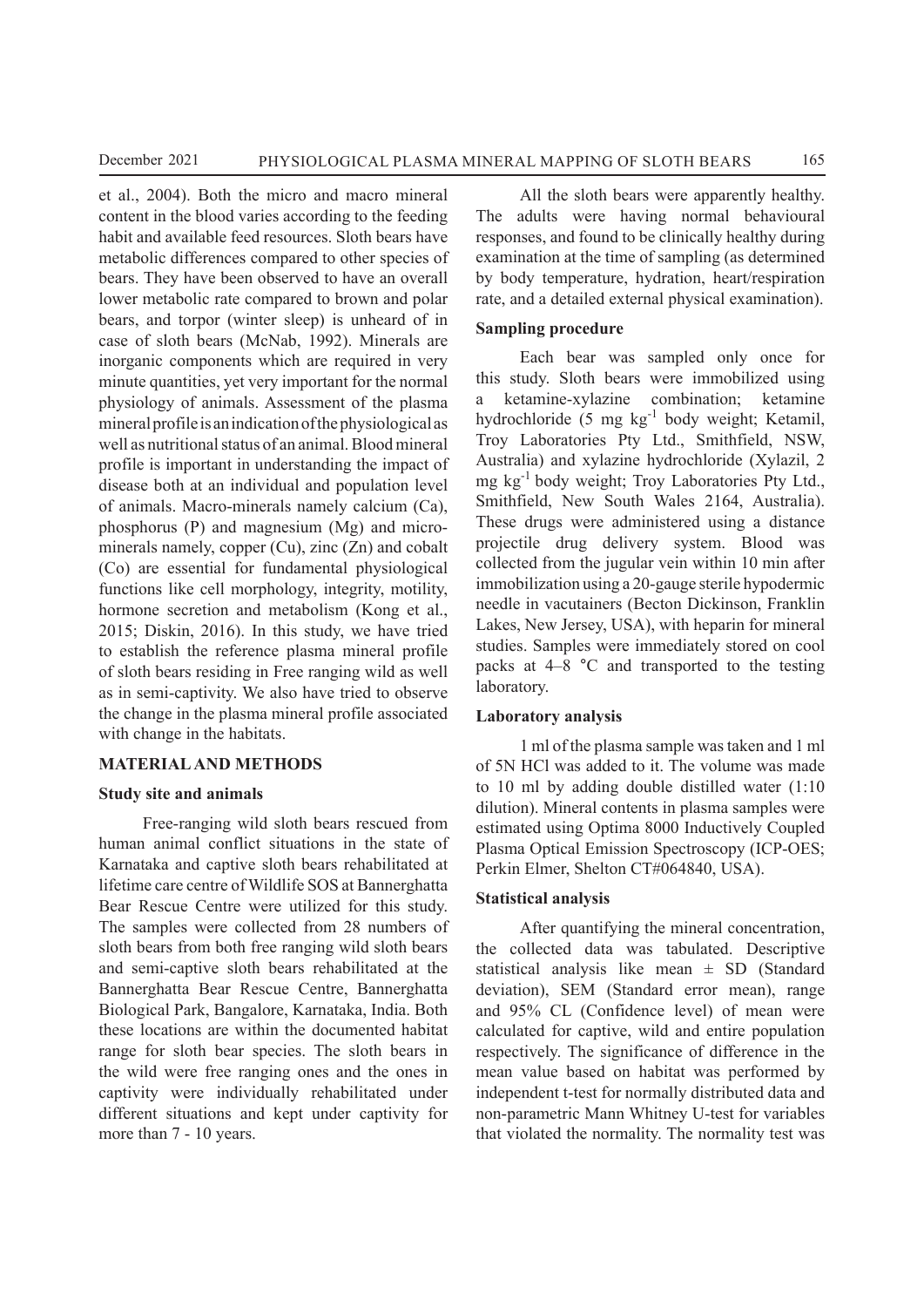conducted by Kolmogorov-Smirnov and Shapiro-Wilk test. The homogeneity of variance of normally distributed variable was conducted by Levene's test and for non-parametric data by Kruskal-Willis one-way ANOVA test. All processing of data was conducted with the software packages Microsoft Excel 2010 for data storage and SPSS version 21 for statistical analysis. The P-values P<0.05 and P<0.01 with an alpha level of 95% were assumed as statistically significant (\*) and highly significant (\*\*) respectively.

# **RESULTS AND DISCUSSION**

Basic descriptive statistical analysis on different mineral concentrations of entire (semicaptive and free range) populations (Table 1) were established as a standardised value. Mean value of each micro-mineral and macro-mineral parameters based on habitat (Table 3) were compared to evaluate the significance difference between each other. Comparing the mean of these mineral concentrations, it was found that Zn, Fe, Mn, Cu, Mg, Na and K were higher in wild population, whereas Co, Cr, Ca and P were higher in captive populations (Fig. 1 and 2). By normality test it was

determined that Zn, Co, Fe, Mn, Cu, Mg, Na, K, Cr and Ca were deviating from the normal distribution curve by the Normality test as shown in Table 2. Mean  $(\pm S.D.)$  of Cu was found to be significantly higher in wild  $(1.74\pm0.92)$  as compared to captive populations  $(0.594\pm0.46)$  (Table 3). Mean  $(\pm$ S.D.) of Mg was found to be significantly higher in the wild conditions  $(2.57\pm0.79)$  as compared to captive.  $(1.78\pm0.51)$  (Table 3). Mean  $(\pm$  S.D.) of Na was found to be significantly higher in wild habitat  $(45.5\pm6.30)$  as compared to captivity  $(40.4\pm5.06)$ (Table 3). Mean  $(\pm$  S.D.) of Zn, Fe, Mn and K were found to be higher in the wild  $(1.68\pm1.35)$ ,  $(4.21\pm1.55)$ ,  $(0.40\pm0.43)$  and  $(11.6\pm2.53)$  as compared to captivity  $(1.49 \pm 0.56)$ ,  $(3.65 \pm 0.76)$ ,  $(0.22\pm.06)$  and  $(10.2\pm1.60)$ , respectively but not significantly related (Table 3). Mean  $(\pm S.D.)$  of Co  $(0.93\pm0.40)$  and Cr  $(0.45\pm0.01)$  were found to be significantly higher in semi-captivity as compared to wild habitat  $(0.71 \pm 0.42)$  and  $(0.44 \pm 0.01)$ respectively (Table 3). Mean  $(\pm S.D.)$  of Ca and K were observed to be higher in captivity (9.20±2.49) and (23.8±4.22) as compared to wild habitat  $(8.33 \pm 1.83)$  and  $(22.1 \pm 1.45)$ , respectively but not significantly related with each other (Table 3).

|  | Table 1. Statistical analysis of mineral concentrations of entire (semi-captive and free range) Sloth bear population |  |  |  |  |
|--|-----------------------------------------------------------------------------------------------------------------------|--|--|--|--|
|--|-----------------------------------------------------------------------------------------------------------------------|--|--|--|--|

| Parameters                        | Sample | Mean $\pm$ SD   | <b>SEM</b> | Range   |         | 95% CL of Mean |            |
|-----------------------------------|--------|-----------------|------------|---------|---------|----------------|------------|
|                                   | size   |                 |            | Minimum | Maximum | <b>LCL</b>     | <b>UCL</b> |
| $\text{Zn}$ (mg $\text{L}^{-1}$ ) | 28     | $1.56 \pm 0.90$ | 0.17       | 0.32    | 4.14    | 1.26           | 1.90       |
| Co $(mg L^{-1})$                  | 28     | $0.85 \pm 0.42$ | 0.08       | 0.37    | 1.23    | 0.70           | 1.00       |
| Fe $(mg L^{-1})$                  | 28     | $3.85 \pm 1.11$ | 0.21       | 2.40    | 7.80    | 3.49           | 4.25       |
| Mn $(mg L^{-1})$                  | 28     | $0.29 \pm 0.27$ | 0.05       | 0.14    | 1.62    | 0.22           | 0.40       |
| $Cr$ (mg $L^{-1}$ )               | 28     | $0.45 \pm 0.01$ | 0.00       | 0.43    | 0.48    | 0.44           | 0.46       |
| $Cu$ (mg $L^{-1}$ )               | 28     | $1.00 \pm 0.85$ | 0.16       | 0.01    | 2.76    | 0.70           | 1.31       |
| $Mg$ (mg dL <sup>-1</sup> )       | 28     | $2.06 \pm 0.72$ | 0.14       | 1.11    | 3.81    | 1.83           | 2.32       |
| Ca $(mg dL^{-1})$                 | 28     | $8.89 \pm 2.28$ | 0.43       | 5.97    | 15.4    | 8.09           | 9.72       |
| Na $(mg dL^{-1})$                 | 28     | $42.3 \pm 5.96$ | 1.12       | 26.5    | 51.0    | 39.9           | 44.4       |
| K (mg $dL^{-1}$ )                 | 28     | $10.7 \pm 2.04$ | 0.38       | 8.08    | 16.5    | 10.0           | 11.4       |
| $P$ (mg dL <sup>-1</sup> )        | 28     | $23.2 \pm 3.55$ | 0.67       | 16.2    | 28.7    | 21.8           | 24.5       |

\*SD- Standard deviation, \*CL- Confidence level, \*LCL- Lower confidence level, \*UCL- Upper confidence level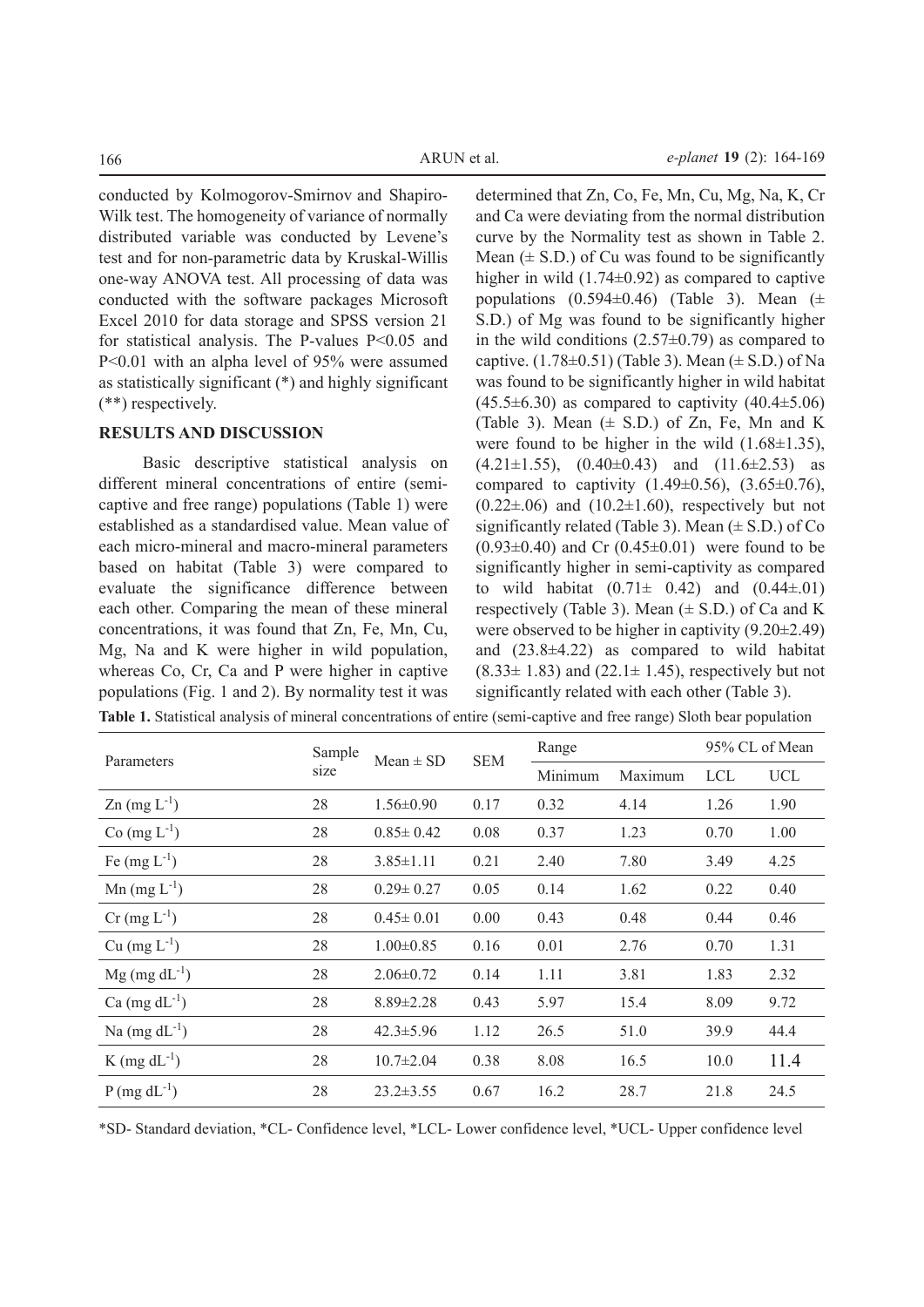| Parameters                        | Kolmogorov-Smirnov <sup>a</sup> | Shapiro-Wilk |
|-----------------------------------|---------------------------------|--------------|
| $\text{Zn}$ (mg $\text{L}^{-1}$ ) | 0.001                           | $0.001**$    |
| $Co (mg L-1)$                     | 0.000                           | $0.000**$    |
| Fe $(mg L^{-1})$                  | 0.180                           | $0.002**$    |
| $Mn$ (mg $L^{-1}$ )               | 0.000                           | $0.000**$    |
| $Cr$ (mg $L^{-1}$ )               | 0.000                           | $0.002**$    |
| $Cu$ (mg $L^{-1}$ )               | $0.200^{#}$                     | $0.012*$     |
| $Mg$ (mg dL <sup>-1</sup> )       | 0.004                           | $0.002**$    |
| Ca $(mg dL^{-1})$                 | 0.000                           | $0.001**$    |
| Na $(mg dL^{-1})$                 | $0.200^{#}$                     | $0.040*$     |
| K (mg $dL^{-1}$ )                 | $0.200^{#}$                     | $0.041*$     |
| $P$ (mg dL <sup>-1</sup> )        | $0.200^{#}$                     | 0.359        |
|                                   |                                 |              |

**Table 2.** Normality test of mineral concentrations of

Sloth bear population based on habitat

#. This is a lower bound of the true significance. 4.21

a. Lilliefors Significance Correction

On analysing the homogeneity of variance it was found that concentrations of Co, Cr, Cu, Mg and Na were found to be significant  $(p<0.01)$ with respect to habitat while other parameters were found to have no significant effect.

0.359 the availability of the feed sources. Plasma of free Literature pertaining to the wild Sloth bear plasma mineral profile is very limited. Perhaps, this is the first study of its kind where we have tried to establish the normal physiological range of sloth bears and its variation when they are free ranging or when kept in semi captivity. Mineral content in the plasma varies according to the feeding habit and available feed resources. Both the micro and macro minerals differ in blood samples of the sloth bears under different habitats, which can be attributed to ranging bears showed a higher Zn, Fe, Mn, Cu, Mg, Na, K, whereas, that in semi captivity showed higher Co, Ca, P and similar Cr level, which signifies that



Fig. 2. A comparative study of macro-minerals with respect to habitat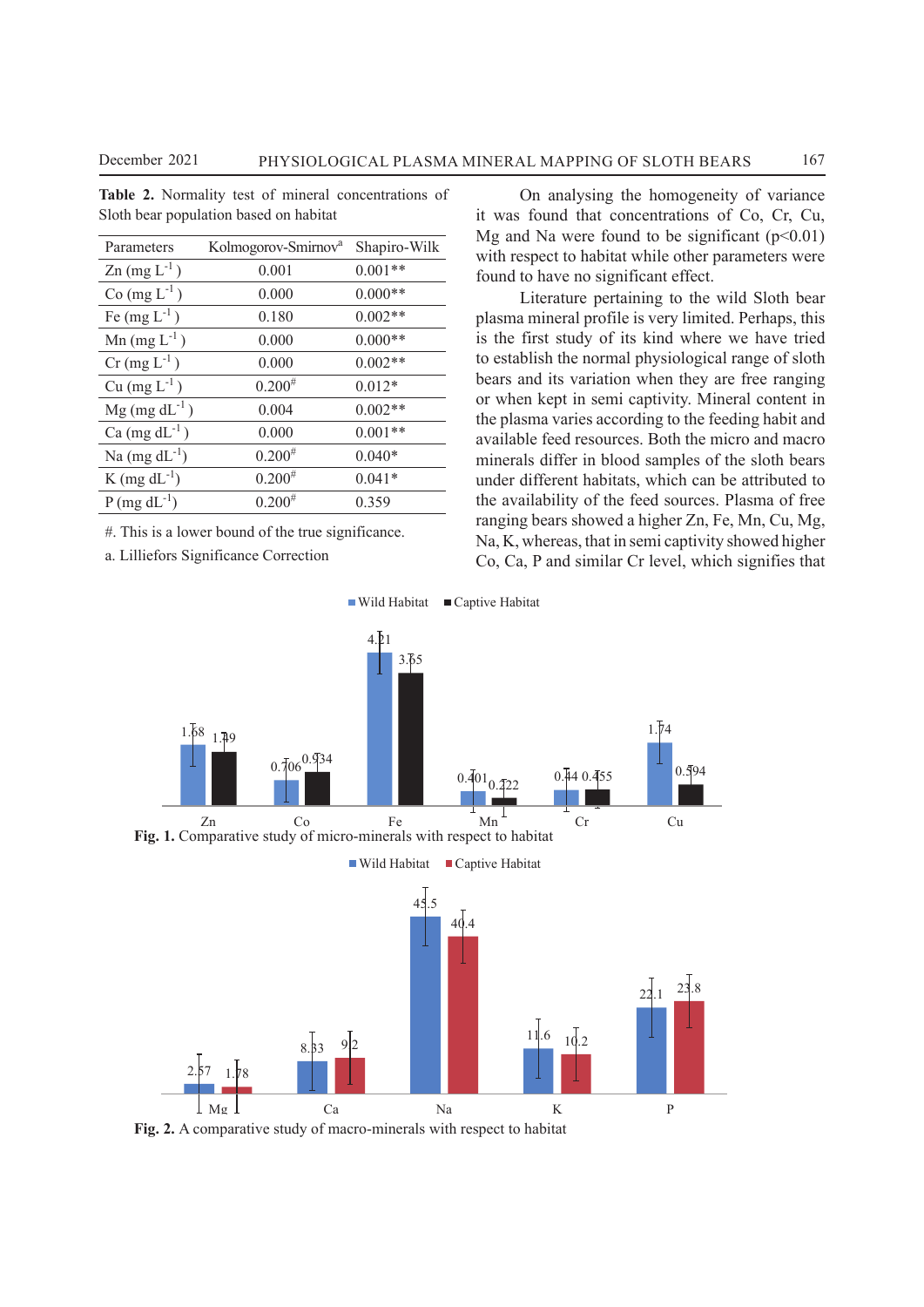|                                                          |                   |                 |                |      |         | Table 3. Analysis of Homogeneity of Variance and comparison of mean mineral value of sloth bear population based on habitat                                                                                                                               |                |      |                      |                       |
|----------------------------------------------------------|-------------------|-----------------|----------------|------|---------|-----------------------------------------------------------------------------------------------------------------------------------------------------------------------------------------------------------------------------------------------------------|----------------|------|----------------------|-----------------------|
|                                                          | Free Ranging Wild |                 |                |      | Captive |                                                                                                                                                                                                                                                           |                |      |                      |                       |
| Parameters                                               | Sample            |                 | 95% CL of Mean |      | Sample  |                                                                                                                                                                                                                                                           | 95% CL of Mean |      | f-value              | p-value               |
|                                                          | Size              | $Mean \pm S.D.$ | LCL            | UCL  | Size    | Mean±S.D.                                                                                                                                                                                                                                                 | LCL            | UCL  |                      |                       |
| $(\operatorname{mg}\nolimits L^{-1})$<br>$\mathbb{Z}$    | $\Box$            | $1.68 \pm 1.35$ | 0.98           | 2.57 | $18\,$  | 1.49±0.56                                                                                                                                                                                                                                                 | 1.25           | 1.75 | <sup>a</sup> 0.737   | $^{d}$ 0.759          |
| $(\operatorname{mg}\mathsf{L}^{-1})$<br>රි               | $10$              | $0.710.42 \pm$  | 0.46           | 0.95 | 18      | $0.93 + 0.40$                                                                                                                                                                                                                                             | 0.75           | 1.12 | $^{a}0.026*$         | $40.024*$             |
| $(\operatorname{mg}\mathcal{L}^{-1})$<br>$\rm Fe$        | $\overline{10}$   | $4.21 \pm 1.55$ | 3.35           | 5.17 | $18\,$  | $3.65 \pm 0.76$                                                                                                                                                                                                                                           | 3.33           | 4.00 | $^{a}0.314$          | 40.332                |
| $(\operatorname{mg}\mathcal{L}^{-1})$<br>Mn              | $\equiv$          | $0.40 + 0.43$   | 0.24           | 0.69 | $18\,$  | $0.22 + 0.06$                                                                                                                                                                                                                                             | 0.19           | 0.25 | $^{a}0.061$          | 40.064                |
| $(\rm{mg}\,L^{-1})$<br>J                                 | $\Box$            | $0.44 \pm 0.01$ | 0.44           | 0.44 | $18\,$  | $0.45 \pm 0.01$                                                                                                                                                                                                                                           | 645            | 0.46 | $^{a}0.005**$        | d <sub>0.004</sub> ** |
| $(\operatorname{mg}\mathsf{L}^{-1})$<br>$\vec{c}$        | $\overline{10}$   | $1.74 \pm 0.92$ | 1.17           | 2.30 | 18      | $0.59 + 0.46$                                                                                                                                                                                                                                             | 0.38           | 0.79 | $^{a}0.003**$        | $40.003***$           |
| $(\operatorname{mg}\mathcal{L}^{-1})$<br>$\overline{Mg}$ | 10                | $2.57 + 0.79$   | 2.09           | 3.06 | $18\,$  | $1.78 \pm 0.506$                                                                                                                                                                                                                                          | 1.58           | 2.02 | $^{a}0.003**$        | $40.003**$            |
| $(\operatorname{mg}\mathsf{L}^{-1})$<br>්ය               | $\equiv$          | $8.33 \pm 1.83$ | 7.27           | 9.40 | $18\,$  | $9.20 + 2.49$                                                                                                                                                                                                                                             | 8.16           | 10.3 | $^{a}0.472$          | 40.494                |
| $(\rm{mg}\,L^{-1})$<br>$\overline{N}$ a                  | $10$              | $45.5 + 6.30$   | 40.9           | 48.6 | $18\,$  | 40.4±5.06                                                                                                                                                                                                                                                 | 37.8           | 42.7 | <sup>a</sup> 0.005** | $40.003**$            |
| $(\operatorname{mg}\nolimits L^{-1})$                    | $\overline{10}$   | $11.6 \pm 2.53$ | $10.1\,$       | 13.0 | $18\,$  | $10.2 + 1.60$                                                                                                                                                                                                                                             | 9.51           | 11.0 | <sup>a</sup> 0.137   | 40.146                |
| $(\rm{mg}\,L^{-1})$                                      | $\Box$            | $22.1 + 1.45$   | 21.3           | 22.9 | 18      | 23.8±4.22                                                                                                                                                                                                                                                 | 21.8           | 25.7 | $b_{0.001}$          | $-0.131$              |
|                                                          |                   |                 |                |      |         | *p<0.05, **p<0.01, *SD- Standard deviation, *CL- Confidence level, *LCL- Lower confidence level, *UCL- Upper confidence level,                                                                                                                            |                |      |                      |                       |
|                                                          |                   |                 |                |      |         | a Parameteric independent One-way ANOVA to analyse the homogeneity of Variance of Mineral concentrations based on habitat<br>b Non-parameteric Mann Kruskal-Wallis test to analyse the homogeneity of Variance of Mineral concentrations based on habitat |                |      |                      |                       |
|                                                          |                   |                 |                |      |         | c Parameteric independent t-test to analyse the difference between mean (±S.D) of Mineral concentrations based on habitat                                                                                                                                 |                |      |                      |                       |
|                                                          |                   |                 |                |      |         | d Non-parameteric Mann Whiteney U-test to analyse the difference between mean (±S.D) of Mineral concentrations based on habitat                                                                                                                           |                |      |                      |                       |

 $\sqrt{ }$